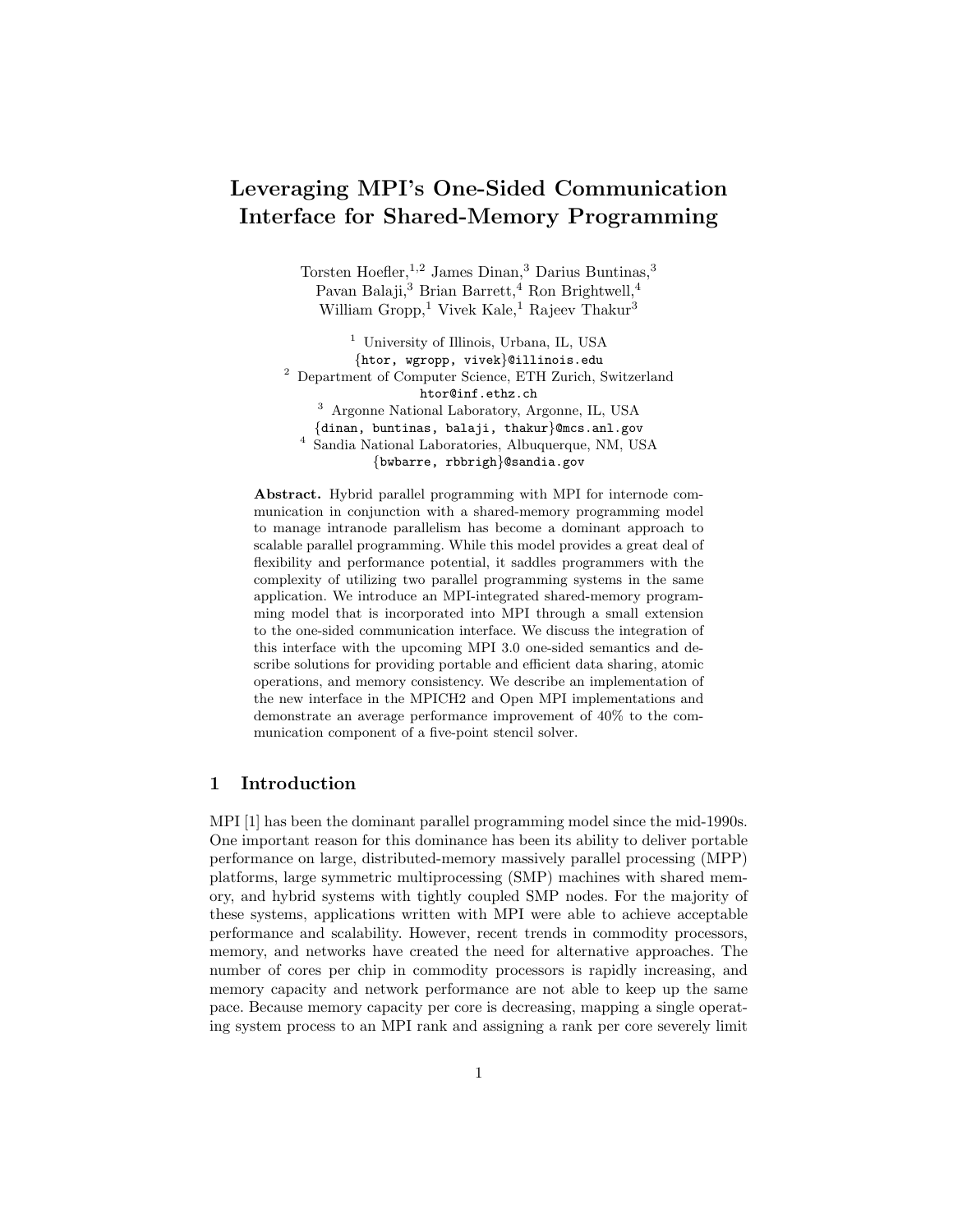the problem size per rank. In addition, MPI's single-copy model for both message passing and one-sided communication exacerbate the memory bandwidth problem by using intranode memory-to-memory copies to share data between ranks. Moreover, network interfaces are struggling to support the ability for all cores on a node to use the network effectively. As a result, applications are moving toward a hybrid model mixing MPI with shared-memory models that attempt to overcome these limitations [2, 3].

A relatively straightforward and incremental approach to extending MPI to support shared memory has recently been approved by the MPI Forum. Several functions were added, which enable MPI ranks within a shared memory domain to allocate shared memory for direct load/store access. The ability to directly access a region of memory shared between ranks is more efficient than copying and reduces stress on the memory subsystem. Sharing a region of memory between ranks also overcomes the per core memory capacity issue and provides more flexibility in how the problem domain is decomposed. This approach reduces the amount of memory consumed for some data structures such as read-only databases that replicate state across all ranks. From a programming standpoint, providing shared memory supports structured programming, where data is private until it is explicitly shared. The alternative, where data is shared and must be explicitly made private, introduces more complexity into an existing MPI application and the associated MPI implementation. Shared memory is also nearly ubiquitous, given the prevalence of multicore processors.

This paper describes these recent extensions to the MPI Standard to support shared memory, discusses implementation options, and demonstrates the performance advantages of shared memory for a stencil benchmark.

#### Motivation and Related Work

Support for shared memory in MPI has been considered before, but a number of factors have made such support increasingly compelling. In particular, although POSIX shared memory can be used independently from MPI, the POSIX shared-memory model has several limitations that can be overcome by exposing it through MPI. First, POSIX shared-memory allocation is not a collective operation. One process creates a region of memory and allows other processes to attach to it. Making shared-memory creation collective offers an opportunity to optimize the layout of the memory based on the layout of the ranks. Since the MPI implementation has knowledge of the layout of the shared-memory region, it may be able to make message-passing operations using this region more efficient. For example, MPI may be able to stripe messages over multiple network interfaces, choosing the interface that is closest to the memory being sent. Integration between the MPI runtime system and shared memory simplifies shared-memory allocation and cleanup. Relying on an application using POSIX shared memory directly to clean up after abnormal termination has been problematic. Having the MPI implementation be responsible for allocating and freeing shared memory is a better solution. Knowledge of shared memory inside the MPI implementation also provides better support and integration with MPI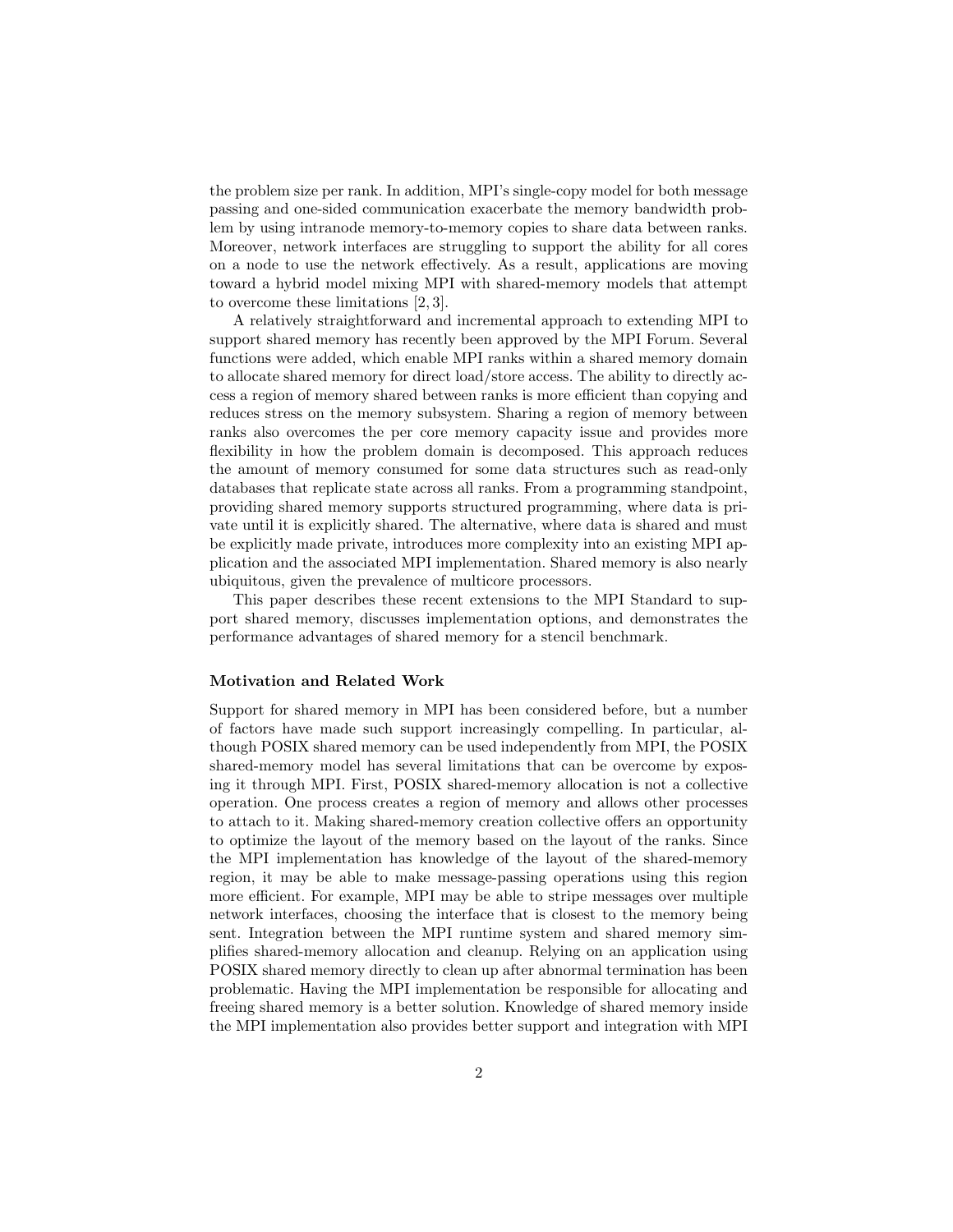tools, such as correctness and performance debuggers. Furthermore, nearly all MPI implementations already have the infrastructure for allocating and managing shared memory since it is used for intranode data movement, so the burden on existing implementations is light.

Previous work on efficiently supporting MPI on shared-memory systems has concentrated mostly on mapping an MPI rank to a system-level or user-level thread [4–7]. This approach allows MPI ranks to share memory inside an operating system process, but it requires program transformation or knowledge on the part of the programmer to handle global and static variables appropriately. Systems specifically aimed at mixing MPI and shared memory have been developed, effectively augmenting MPI with shared-memory capabilities as the new extensions do. LIBSM [8] and the Unified Parallel System [9] are two such systems developed to support the ability for applications to use both MPI and shared memory efficiently. However, neither of these systems actually made internal changes to the MPI implementation; rather, they provided an application-level interface that abstracted the capabilities of message passing and shared memory.

The need for shared memory in MPI was brought up at the Forum by R. Brightwell, who proposed a malloc/free interface which did not define synchronization semantics. T. Hoefler later proposed to merge this functionality into the newly revamped one-sided communication interface. Hoefler and J. Dinan brought forward a concrete proposal, which the Forum eventually voted for inclusion in MPI-3. The interface described in this paper is what will be included in MPI-3.

# 2 Extending MPI with Integrated Shared Memory

MPI's remote memory access (RMA) interface defines one-sided communication operations, data consistency, and synchronization models for accessing memory regions that are exposed through MPI windows. The MPI-2 standard defined conservative, but highly portable semantics that would still guarantee correct execution on systems without a coherent memory subsystem. In this model, the programmer reasons about the data consistency and visibility in terms of separate private (load/store access) and public (RMA access) copies of data exposed in the window.

The MPI-3 RMA interface extends MPI-2's separate memory model with a new unified model, which provides relaxed semantics that can reduce synchronization overheads and allow greater concurrency in interacting with data exposed in the window. The unified model was added in MPI-3 RMA to enable more efficient one-sided data access in systems with coherent memory subsystems. In this model, the public and private copies of the window are logically identical, and updates to either "copy" automatically propagate. Explicit synchronization operations can be used to ensure completion of individual or groups of operations.

The unified memory model defines an efficient and portable mechanism for one-sided data access, including the needed synchronization and consistency op-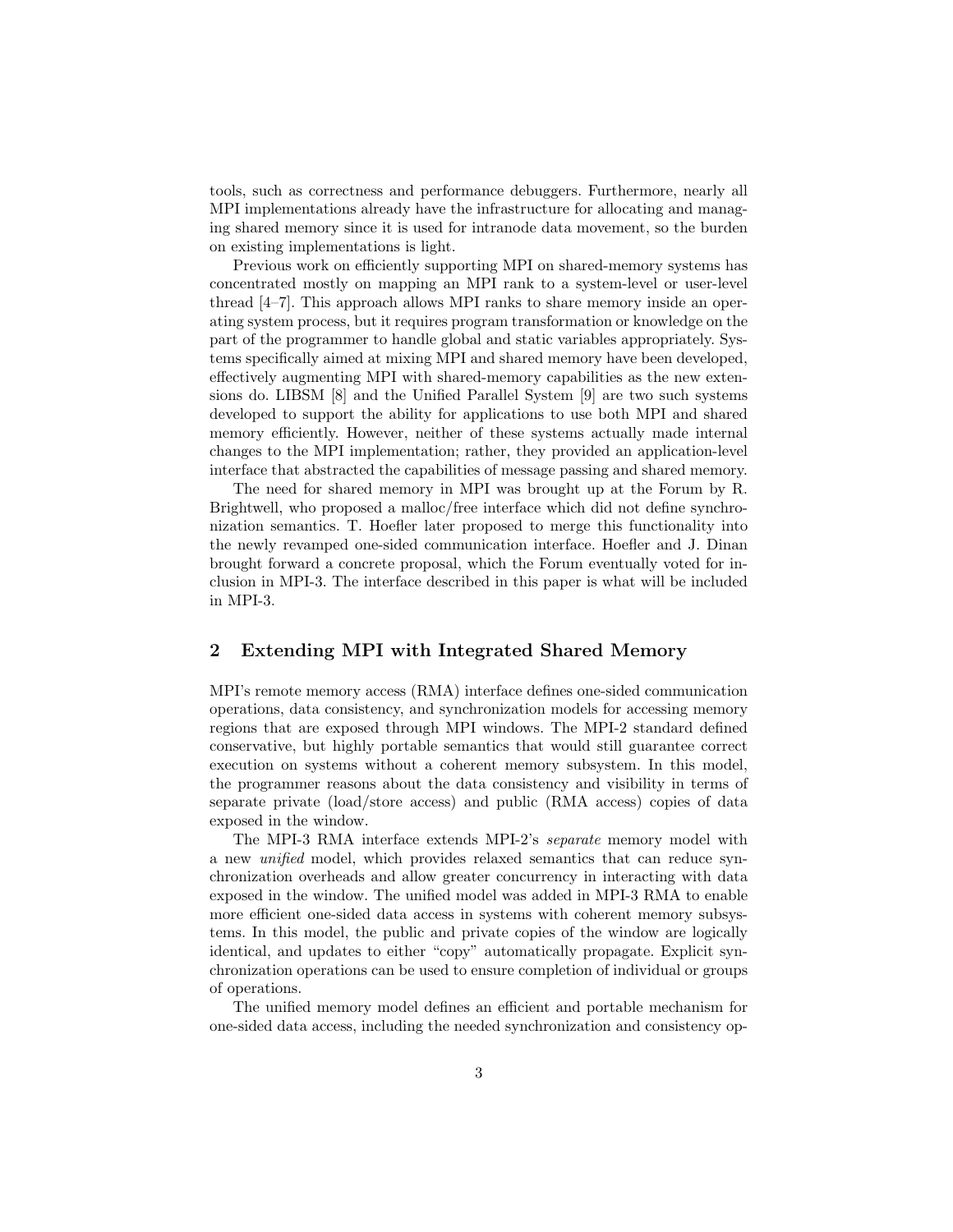

Fig. 1. Interprocess shared-memory extension using MPI RMA; an execution with two nodes is shown, and a shared memory window is allocated within each node.

erations. We observe that this infrastructure already provides several important pieces of functionality needed to define a portable, interprocess shared-memory interface. We now discuss the additional functionality, illustrated in Figure 1, that is needed to extend the RMA model in order to support load/store accesses originating from multiple origin processes to data exposed in a window. In addition, we discuss new functionality that is needed to allow the user to query system topology in order to identify groups of processes that communicate through shared memory.

#### 2.1 Using the RMA Interface for Shared Memory

In the MPI-2 one-sided communication interface, the user first allocates memory and then exposes it in a window. This model of window creation is not compatible with the interprocess shared-memory support provided by most operating systems, which require the use of special routines to allocate and map shared memory into a process's address space. Therefore, we have created a new routine, MPI Win allocate shared, that collectively allocates and maps shared memory across all processes in the given communicator.

CPU load and store instructions are similar to one-sided get and put operations. In contrast with get/put, however, load/store operations do not pass through the MPI library; and, as a result, MPI is unaware of which locations were accessed and whether data was updated. Therefore, the separate memory model conservatively defines store operations as updating to full window in order to prevent data corruption on systems whose memory subsystem is not coherent. However, an overwhelming majority of parallel computing systems do provide coherent memory, and on these systems this semantic is unnecessarily restrictive. Therefore, MPI-3 defines a unified memory model where store operations do not conflict with accesses to other locations in the window. This model closely matches the shared-memory programming model used on most systems, and windows allocated by using MPI Win allocate shared are defined to use the unified memory model.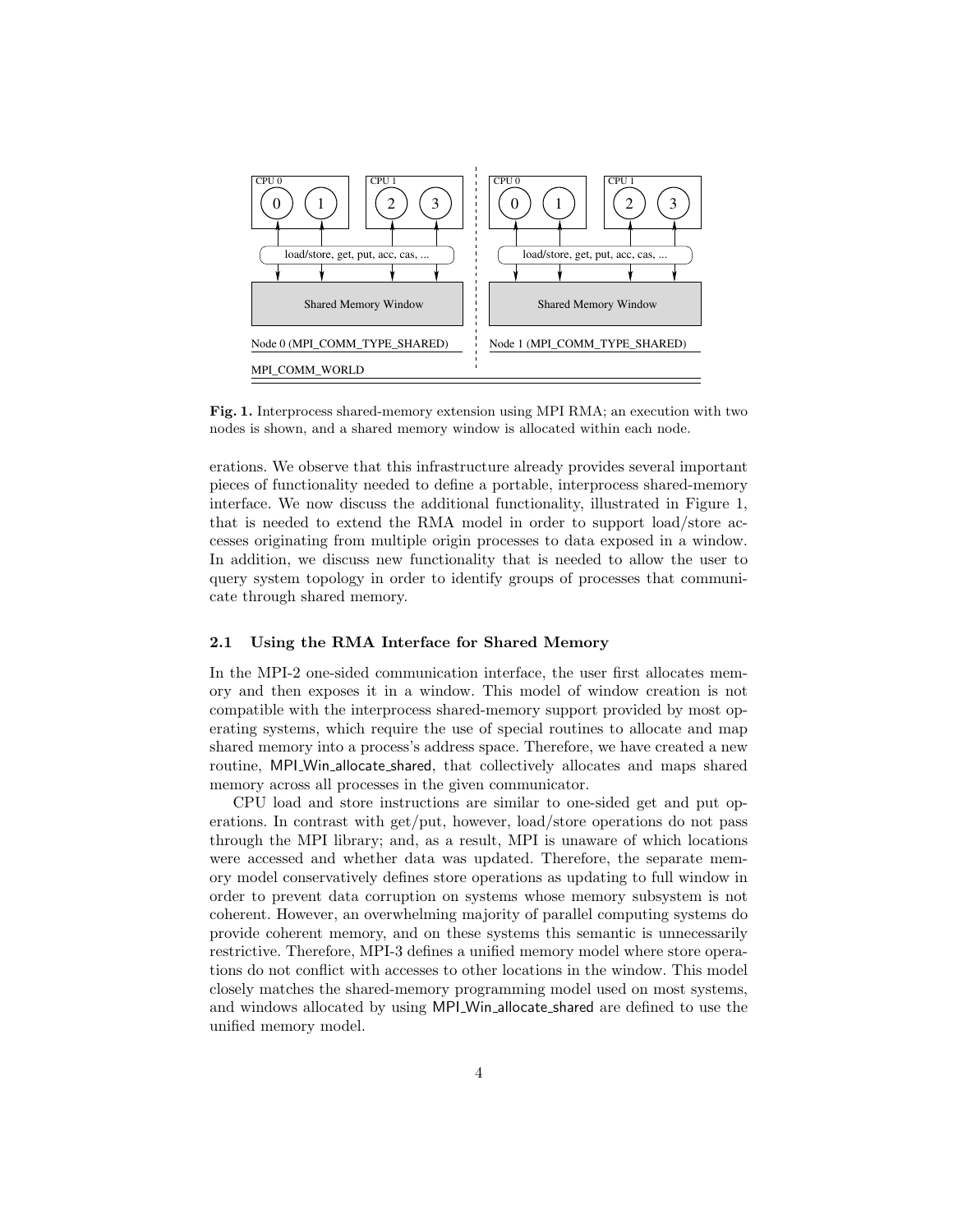#### 2.2 Mapping of Inter-Process Shared Memory

Each rank in the shared-memory window provides an allocation size, and a shared memory segment of at least the sum of all sizes is created. Specifying a per rank size rather than a single, global size allows implementations to optimize data locality in nonuniform memory architectures. By default, the allocated shared-memory region is required to be contiguous. That is, the memory region associated with rank  $N$  in a given window must be directly before the memory region associated with rank  $N + 1$ . The info key alloc shared noncontig allows the user to relax this allocation constraint. When this key is given, MPI can map the segments belonging to each process into noncontiguous locations. This can enable better performance by allowing MPI to map each segment on a page boundary, potentially eliminating negative cache and NUMA effects.

Many operating systems make it difficult to ensure that shared memory is allocated at the same virtual address across multiple processes. The MPI onesided interface, which encourages the dynamic creation of shared-memory regions throughout an application's life, exacerbates this problem. MPI Win allocate shared does not guarantee the same virtual address across ranks, and it returns only the address of the shared-memory region for the local rank. MPI Win shared query provides a query mechanism for determining the base address in the current process and size of another process's region in the shared-memory segment. The address of the absolute beginning of the window can be queried by providing MPI PROC NULL as the rank argument to this function.

#### 2.3 Querying Machine Topology

The MPI Win allocate shared function expects the user to pass a communicator on which a shared-memory region can be created. Passing a communicator where this is not possible is erroneous. In order to facilitate the creation of such a "shared memory capable" communicator, MPI-3 provides a new routine, MPI Comm split type. This function is an extension of the MPI Comm split functionality, with the primary difference being that the user passes a type for splitting the communicator instead of a color. Specifically, the MPI-3 standard defines the type MPI\_COMM\_TYPE\_SHARED, which splits a communicator into subcommunicators on which it is possible to create a shared-memory region.

The MPI Comm split type functionality also provides an info argument that allows the user to request for architecture-specific information that can be used to restrict the communicator to span only a NUMA socket or a shared cache level, for example. While the MPI-3 standard does not define specific info keys, most implementations are expected to provide NUMA and cache management capabilities through these info keys.

# 3 Implementation of Shared-Memory RMA

The shared-memory RMA interface has been implemented in both MPICH and Open MPI by using similar techniques. In this section we describe the steps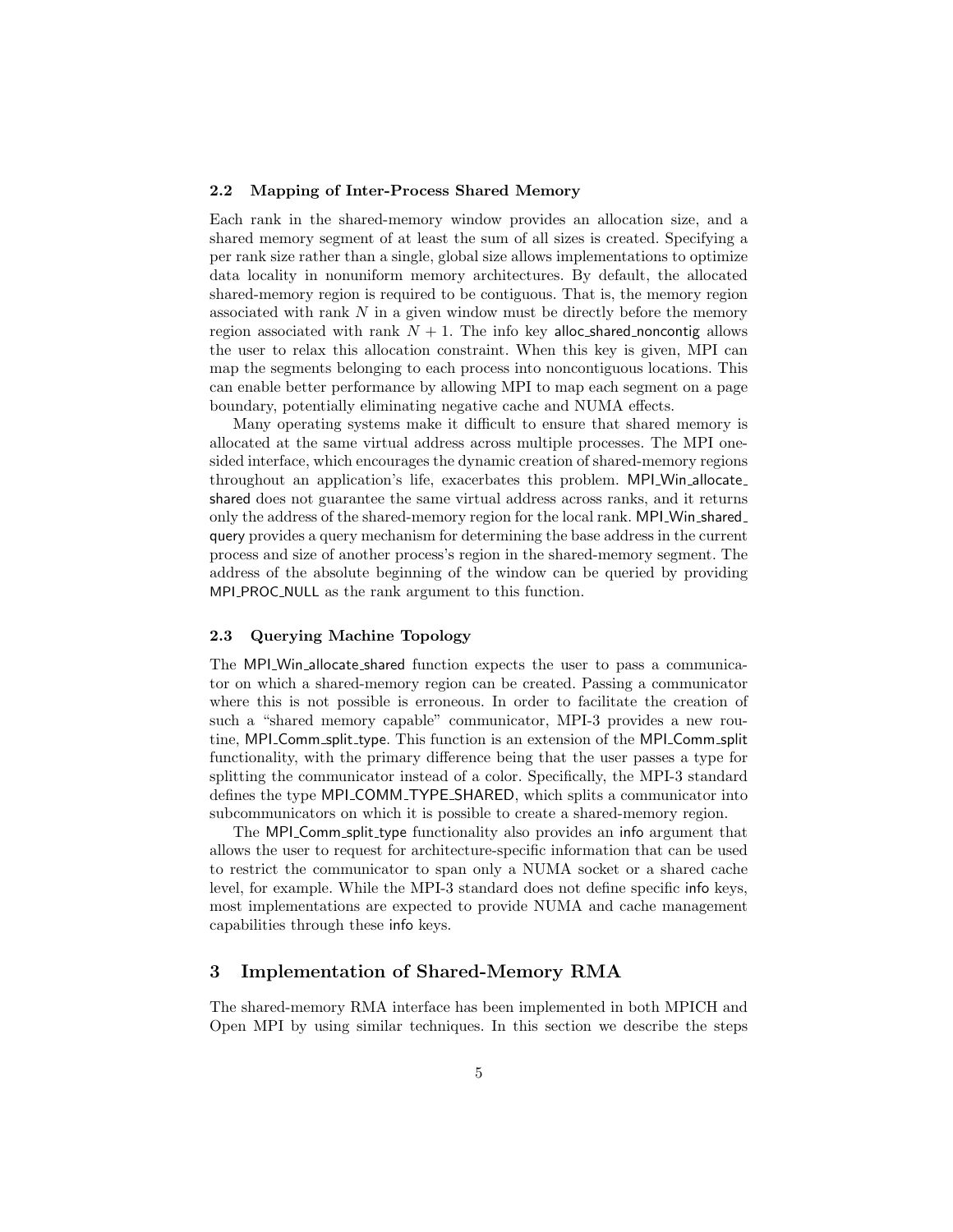required for the MPI library to allocate a shared window; we also provide implementation details.

The root (typically the process with rank 0 in the associated communicator) allocates a shared-memory region that is large enough to contain all of the window segments of all processes sharing the window. Once the shared-memory region has been created, information identifying the shared-memory region is broadcast to the member processes, which then attach to it. At any process, the base pointer of a window segment can be computed by knowing the size and base pointer of the previous window segment: the base pointer of the first window segment, segment 0, is the address of where the shared-memory segment was attached; and the base pointer of segment i is base\_ptr<sub>i</sub> = base\_ptr<sub>i-1</sub>+seg\_size<sub>i-1</sub>.

Scalability needs to be addressed for two implementation issues: (1) computing the sum of the shared window segments in order to determine the size of the shared-memory segment and (2) computing the base pointer of a window segment. For windows with a relatively small number of processes, an array of the segment size of each process can be stored locally at each process by using an all-gather operation. From this array, the root process can compute the size of the shared-memory segment, and each process can compute the base pointer of any other segment. For windows with a large number of processes, however, the offsets may be stored in a shared-memory segment, with scalable collectives (reduce, broadcast, exscan) used to compute sizes and offsets.

When the alloc\_shared\_noncontig info key is set to "true," the implementation is not constrained to allocate the window segments contiguously; instead, it can allocate each window segment so that its base pointer is aligned to optimize memory access. Individual shared-memory regions may be exposed by each rank, an approach that can be used to provide optimal alignment and addressing but requires more state. An alternative implementation would be to allocate the window as though it was allocated contiguously, except that the size of each window segment is rounded up to a page boundary. In this way each window segment is aligned on a page boundary, and shared state can be used to minimize resource utilization. Both MPICH and Open MPI use the latter approach.

Figure 2 shows the three shared-memory allocation strategies discussed above. In Figure  $2(a)$  we see the contiguous memory allocation method. The figure



Fig. 2. Shared-memory window allocation strategies. Dotted lines in (a) and (c) represent page boundaries. In (b) each window segment is allocated in a separate sharedmemory region and is page aligned.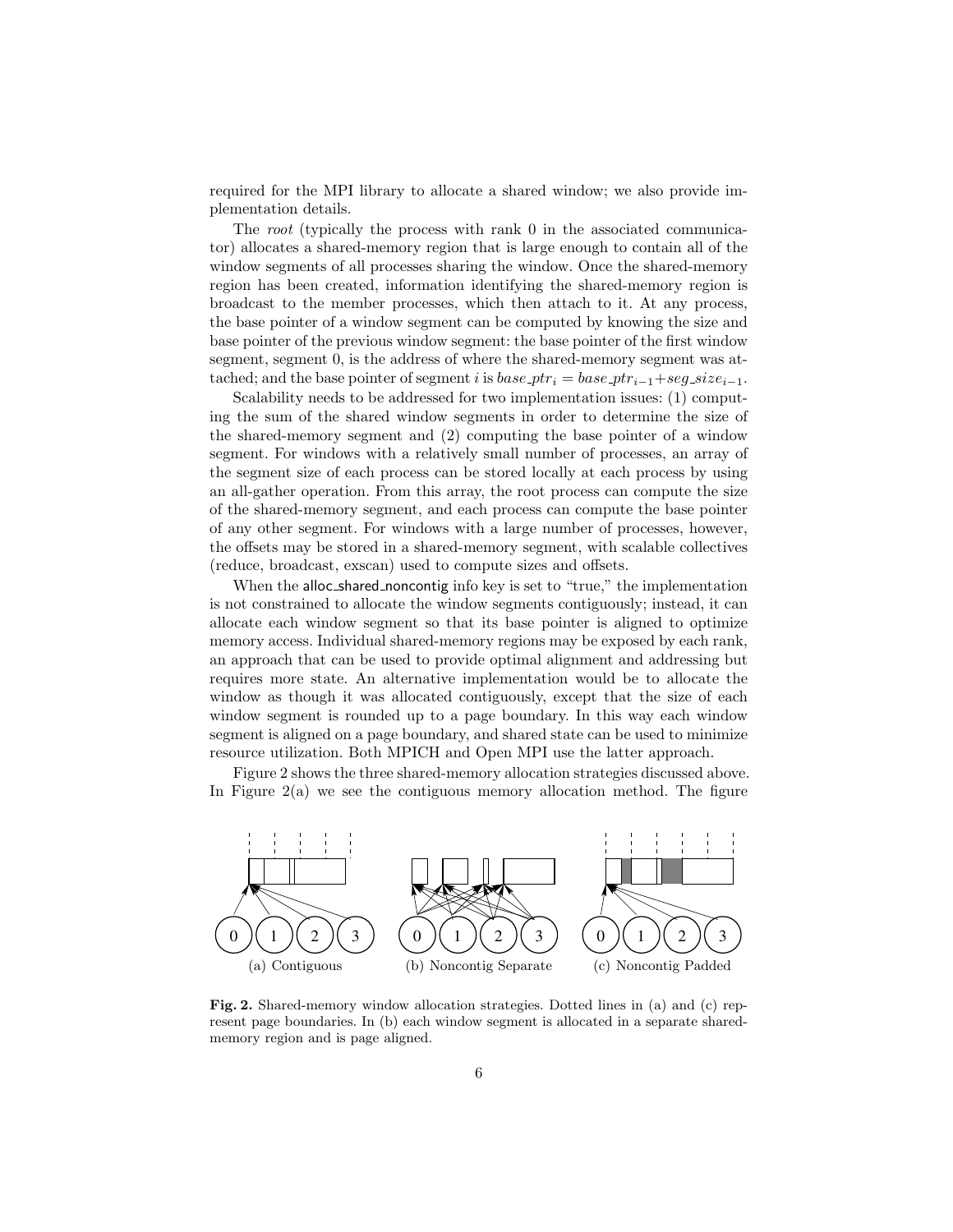shows four processes each of which has the entire memory region attached. The shared-memory region contains four window segments of different sizes. Figures  $2(b)$  and  $2(c)$  show noncontiguous allocations. In Figure  $2(b)$  each window segment is allocated in a separate shared-memory region. Each process attaches all the memory regions. In Figure  $2(c)$  a single shared-memory region is attached by each process. Each window segment is padded out to a window boundary. The first and third segments do not end on a page boundary; thus, we see that those segments are padded so that the next window segment starts on a page boundary.

Synchronization operations must provide processor memory barriers to ensure consistency semantics but otherwise are straightforward to implement. Because of the direct memory access available for all target operations, communication calls may be implemented as memory copies performed during the communication call itself. While an implementation could choose to implement the accumulate operations by using processor atomics, locks and memory copies can also provide the required semantics. Both MPICH and Open MPI use a spinlock per target memory region to implement accumulate operations, because of the simplicity of implementation and greater portability.

## 4 Use Cases and Evaluation

Shared-memory windows in MPI programs have multiple effects on future parallel programming techniques. Current scientific applications often use OpenMP to enable sharing of large data structures (e.g., hash tables or lookup tables/ databases) among cores inside a compute node. This approach requires using two different models of parallelization: MPI and a carefully crafted OpenMP layer that enables scalability to the large core counts (32–64) in today's architectures. This often requires an "MPI-style" domain decomposition of the OpenMP parts, effectively leading to a complex two-stage parallelization of the program. Shared-memory windows allow a structured approach to this issue in that OpenMP can be used where it is most efficient (e.g., at the loop level) and shared memory can be shared across different MPI processes with a single level of domain decomposition.

A second use-case is to use shared-memory windows for fast intranode communications. Here, the user employs a two-level parallelization in order to achieve the highest possible performance using true zero-copy mechanisms (as opposed to MPI's mandated single-copy from send buffer to receive buffer). This has the advantage over a purely threaded approach that memory is explicitly shared and heap corruptions due to program bugs are less likely (cf. [10]). An example of this benefit explored with an early prototype of the shared-memory extensions can be found in [11]. This work demonstrates the incremental approach of incorporating shared memory into an MPI application in order to reduce the iteration count of the linear solver portion of an application. The rest of the application, which performs and scales well, can remain unchanged and largely unaware of the use of shared memory.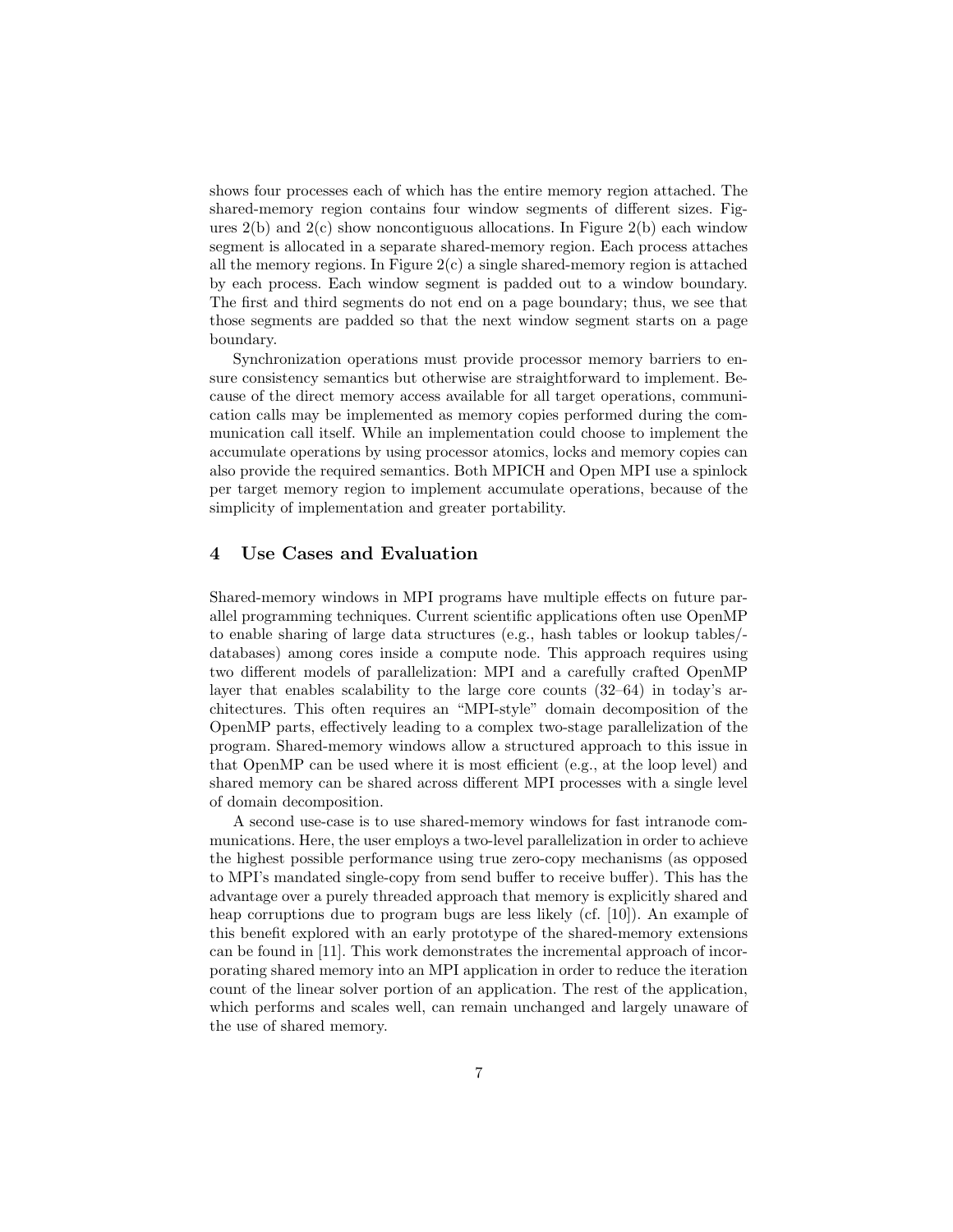Shared-memory regions can also help better support the use of accelerators within an MPI application. For example, if an application is running with one MPI rank per core and all ranks wish to transfer data to a GPU, it can be challenging to coordinate the transfer of data between the host memory of each rank and GPU memory. Using shared memory, one rank can be responsible for transferring data between the host and the device, reducing the amount of coordination among ranks.

#### Five-Point Stencil Kernel Evaluation

We will now evaluate the performance improvements that can be achieved with shared-memory windows using an application kernel benchmark. We prefer not to show the usual ping-pong benchmarks because they would simply show the MPI overhead versus the performance of the memory subsystem while hiding important effects caused by the memory allocation strategy. Instead, we use a simple, two-dimensional Poisson solver, which computes a heat propagation problem using a five-point stencil. The  $N \times N$  input grid is decomposed in both dimensions by using MPI Dims create and MPI Cart create. The code adds one-element-deep halo zones for the communication. The benchmark utilizes nonblocking communication of  $8 \cdot N$  Bytes in each direction to update the halo zones and MPI Waitall to complete the communication. It then updates all local grid points before it proceeds to the next iteration.

The shared-memory implementation utilizes MPI Comm split type to create a shared-memory communicator and allocates the entire work array in shared memory. Optionally, it provides the alloc shared noncontig info argument to allow the allocation of localized memory. The communication part of the original code is simply changed to MPI Win fence in order to ensure memory consistency and direct memory copies from remote to local halo zones. To simplify the example code, we assume that all communications are in shared memory only. The following listing shows the relevant parts of the code (variable declarations and array swapping are omitted for brevity).

MPI\_Comm\_split\_type(comm, MPI\_COMM\_TYPE\_SHARED, 0, MPI\_INFO\_NULL, &shmcomm);

```
MPI_Win_allocate_shared(size*sizeof(double), info, shmcomm, &mem, &win);
MPI_Win_shared_query(win, north, &sz, &northptr);
// ... south, east, west directions
for(iter=0; iter<niters; ++iter) {
 MPI_Win_fence(0, win); // start new access and exposure epoch
 if(north != MPI_PROC_NULL) // the "communication"
    for(int i=0; i<br/>kx; ++i) a2[ind(i+1,0)] = northptr[ind(i+1,by)];
 // ... south, east, west directions
 update_grid(&a1, &a2); // apply operator and swap arrays
}
```
We ran the benchmark on a six-core 2.2 GHz AMD Opteron CPU with two MPI processes and recorded communication and computation times separately.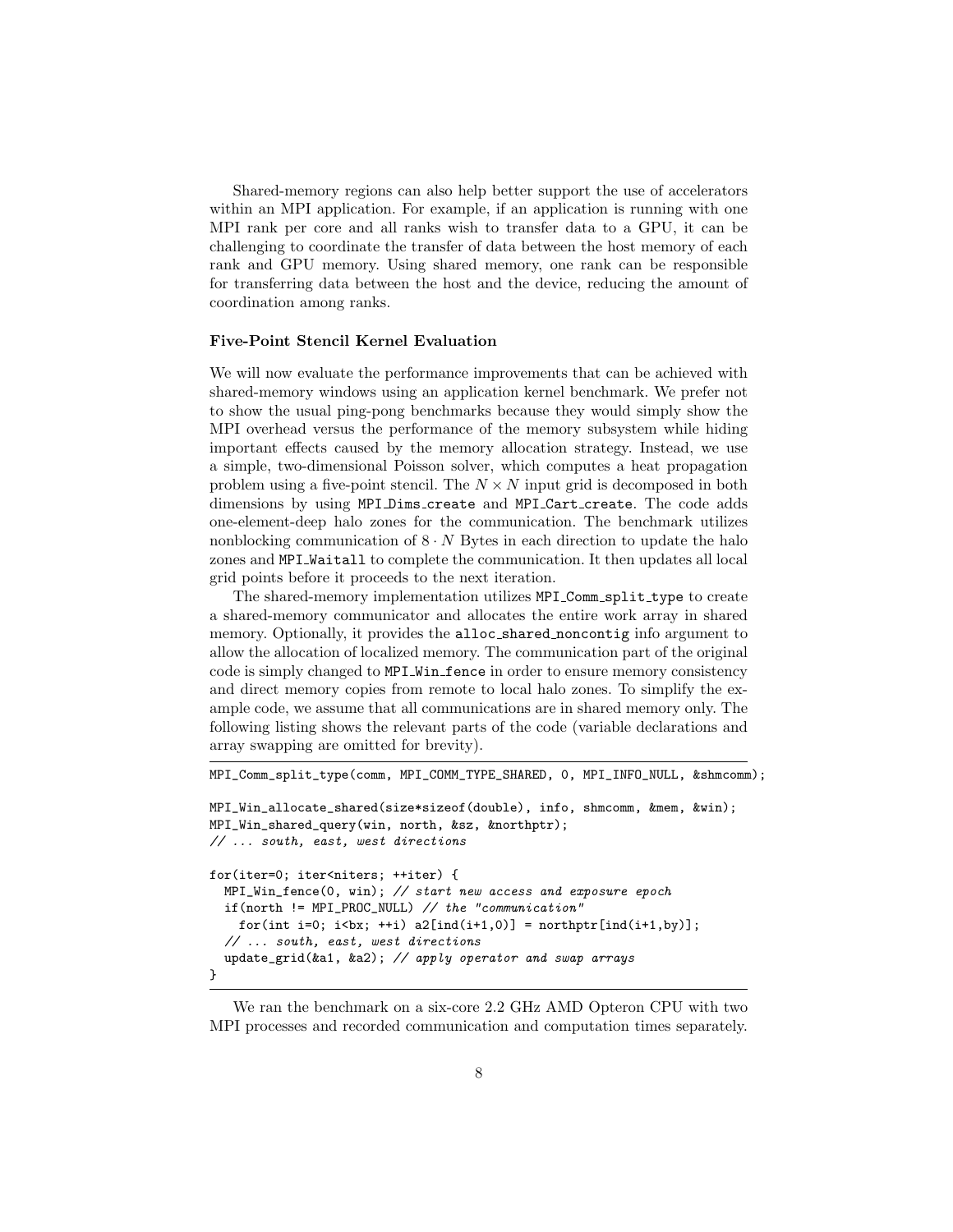Open MPI and MPICH perform similarly because of the similar implementations; we focus on experimentation with the MPICH implementation.

Figure  $3(a)$  shows the communication times of the send/recv version (red line with dots) and the shared-memory window versions (green line with triangles), as well as the communication time improvement of the shared-memory window version (blue crosses). In general, we show that the communication overhead for shared-memory window version is 30-60% lower than for the traditional messagepassing approach. This is due to the direct memory access and avoided matching queue and function call costs.



Fig. 3. Communication and computation performance for the five-point stencil kernel.

Figure  $3(b)$  shows the computation time of the shared-memory window version, that is, the time to update the inner grid cells relative to the computation time of the send/recv version. We observe a significant slowdown (up to 8%) of the computation without the alloc shared noncontig argument. This is partially due to false sharing and the fact that the memory is local to rank 0. Indeed, the slowdown of the computation eliminated any benefit of the faster communication and made the parallel code slower. Specifying alloc\_shared\_noncontig eliminates the overhead down to the noise  $\left($  < 1.7%) and leads to an improvement of the overall runtime.

# 5 Conclusions and Outlook

In this work, we described an MPI standard extension to integrate shared memory functionality into MPI-3.0 through the remote memory access interface. We motivated this new interface through several use-cases where shared memory windows can result in improved performance, scaling, and capabilities. We discussed the design space for this new functionality and provided implementations in two major MPI implementations which will both be available shortly in the official releases.

To evaluate the application-level impact of shared memory windows, we performed a performance study using a heat-propagation 5-point stencil benchmark.